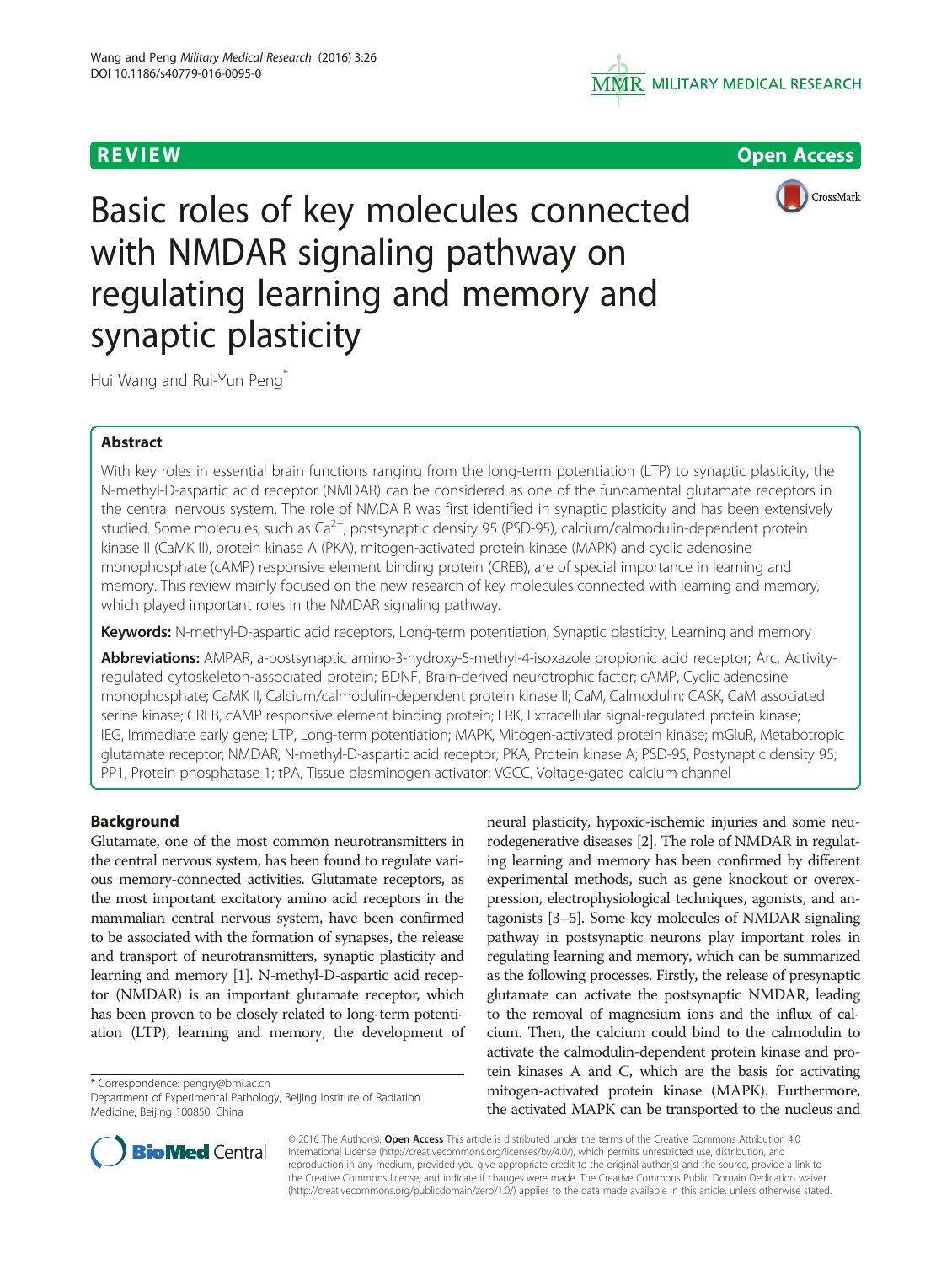activate cyclic adenosine monophosphate (cAMP) responsive element binding protein (CREB), resulting in the expression of downstream genes, such as tissue-type plasminogen activator (tPA) and brain-derived neurotrophic factor (BDNF), among others. Finally, the new synthetic substances can cause the growth of original synapses and the formation of new synapses (Fig. 1). The aim of this review is to discuss the important processes connected with NMDAR dependent learning and memory.

## Activation of NMDARs and the influx of calcium

NMDARs, voltage- and ligand-gated channels, are found throughout the central nervous system and contribute to synaptic plasticity and intracellular  $Ca^{2+}$  transients. NMDARs can be activated by the binding of presynaptic glutamate as well as through postsynaptic depolarization. At the rest potential, when the presynaptic membrane is activated, many neurotransmitters are released into the synaptic cleft, including glutamate. The released glutamate can bind to both α-postsynaptic amino-3-hydroxy-5-methyl-4 isoxazole propionic acid receptor (AMPAR) and NMDAR. Under this condition, barely any ions can flow through the NMDARs because of the negative resting potential and the  $Mg^{2+}$  blocking site. However, the Na<sup>+</sup> and K<sup>+</sup> can pass through AMPARs, resulting in the depolarization of the postsynaptic membrane. Furthermore, a large depolarized current would cause the  $Mg^{2+}$  to become unbound from NMDAR, leading to the open state of the NMDAR channel



can cause the growth of original synapses and the formation of new synapses, which are the basis for synaptic plasticity and learning and memory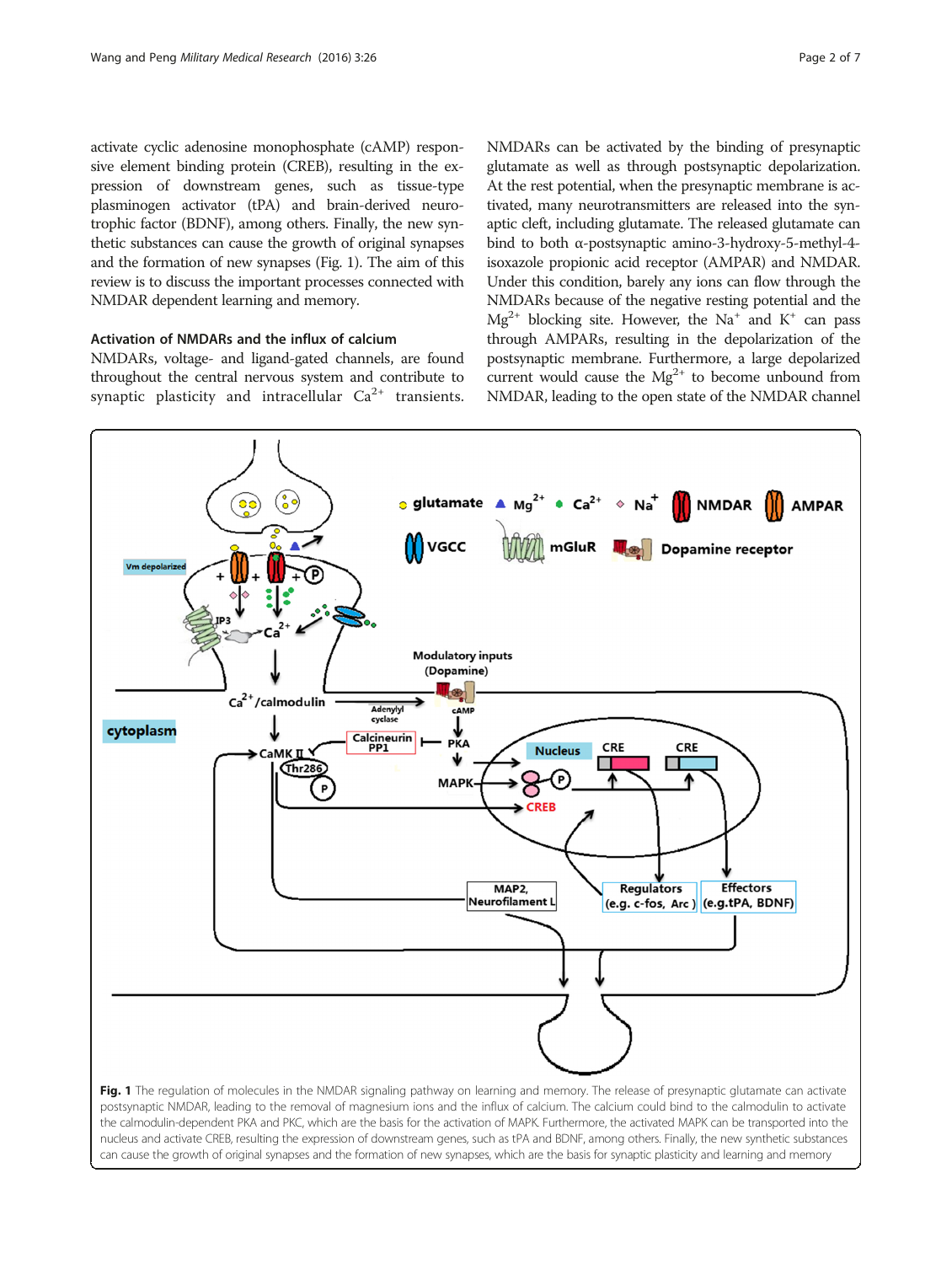and the subsequent influx of  $Ca^{2+}$ , which is one of the triggering factors for the LTP induction and maintenance [[6](#page-4-0)]. Sanna et al. [[7](#page-4-0)] found that the transient use of glutamate or NMDA at the dendrites of pyramidal cells could increase the intracellular  $Ca^{2+}$  concentration, however this reaction can be inhibited by the NMDAR antagonist AP-5 or extracellular  $Mg^{2+}$ . The phosphorylation status of NMDAR is an important factor that reflects the activation status of NMDAR and determines the permeability of calcium ions. In other words, their permeability is enhanced by phosphorylation, whereas dephosphorylation decreases calcium permeability [[8](#page-4-0), [9\]](#page-5-0).

In addition to the NMDAR channel, the voltage-gated calcium channel (VGCC), metabotropic glutamate receptor (mGluR) and cytosolic calcium stores, including the endoplasmic reticulum, are other important ways for the increase of intracellular calcium ions [\[10](#page-5-0), [11\]](#page-5-0). The increased  $Ca^{2+}$  in postsynaptic neuron contributes to the rearrangement of cell scaffolding proteins, the increase of postsynaptic area and the decrease of resistance during synaptic transmission, leading to the formation of LTP [\[12, 13\]](#page-5-0). Moreover, the calcium, as an important intracellular second messenger, can activate several important protein kinases, such as protein kinase A (PKA), calcium/calmodulin-dependent protein kinase II (CaMK II), and MAPK, among others, resulting in the start of a downstream signal pathway.

### Bridging roles of PSD-95 in postsynaptic plasticity

Postsynaptic density, located at the cytoplasmic membrane, is a large semicircular area of high electronic density. The main components of postsynaptic density are types of receptors, including CaMK II and postsynaptic density 95 (PSD-95), among others. One study found that the CaMK II and PSD-95 were mainly bound to the NR2B subunits [[14](#page-5-0)]. Another study found that hippocampal synaptic plasticity was related to the competitive binding of the Cterminus of NR2A to either CaMK II or PSD-95 [\[15](#page-5-0)].

PSD-95, an important scaffold protein in the postsynaptic membrane, serves as a bridge between NMDARs and downstream signal molecules and plays roles in the maturation of neurons and the development of synapses. In addition, PSD-95 binds various regulatory proteins, including Src, Pyk2, SynGAP, and nNOS and may recruit signaling proteins to NMDARs [\[16\]](#page-5-0). Studies have found that the overexpression of PSD-95 in hippocampal neurons can drive the maturation of glutamatergic synapses as well as enhance postsynaptic clustering, the activity of glutamate receptors and the maturation of presynaptic terminal, thus indicating its roles in synapse stabilization and plasticity [\[17](#page-5-0), [18](#page-5-0)]. In PSDs, NR2A and NR2B subunits directly interact with PSD-95 and other members of the membrane-associated guanylate kinase family. Studies found that the PSD-95-like membrane-associated guanylate kinases (PSD-MAGUKs) specifically played roles in clustering signaling molecules near NMDAR. The ligand

binding-deficient PSD-95 cDNA knockin mice presented with markedly abnormal anxiety-like behavior, impaired spatial reference and working memory, and impaired remote memory and pattern separation in fear conditioning tests [[19](#page-5-0)]. TrkB, a BDNF receptor, regulates the postsynaptic localization of PSD-95 through the following three downstream pathways: phosphatidylinositol 3-kinase (PI3K), phospholipase Cγ (PLCγ) and MAPK/extracellular signalregulated kinases (MAPK/ERK) [\[20](#page-5-0)].

## Autophosphorylation of CaMK II and its role in learning and memory

CaMK II, a serine/threonine kinase, is activated during the induction of LTP through the calcium ion influx through NMDAR [[21](#page-5-0)]. CaMK II has more than 30 types of subtypes and multiple substrates. CaMK II is likely a mediator of primary importance in linking transient calcium signals to neuronal plasticity. When NMDAR is activated, calcium ions are transported through the receptor channel and then bind to calmodulin (CaM). The  $Ca^{2+}/CaM$  complex can then bind to the contiguous sequences and consequently displace the  $Ca^{2+}$  from the CaM catalytic domain, leading the autophosphorylation of CaMK II at Thr286 [[22](#page-5-0)]. The activated CaMK II can then move to the PSD and subsequently induce LTP. Studies found that the synaptic strength was stored stably through the combined actions of the CaMK II/NMDAR complex and N-cadherin dimers, which have redundant storage that could provide informational stability in a manner analogous to basepairing in DNA [[23](#page-5-0)]. In the maintenance of LTP, the CaMK II can bind to a number of postsynaptic density proteins, such as α-actinin, PSD-95, synaptic adhesion molecule, and densin-180. The activated CaMK II can also cause the activation of microtubule-associated protein 2 (MAP2) and neurofilament L, indicating the close relationship of CaMK II and structural synaptic plasticity [[24](#page-5-0)]. The synaptic scaffolding protein CaM associated serine kinase (CASK) is also important for learning and memory, as mutations in CASK result in intellectual disability and neurological defects in humans. Previous research has found that the expression of human CASK in Drosophila rescued the effect of CASK deletion on the activity state of CaMK II, suggesting that human CASK may also regulate CaMK II autophosphorylation in neuronal growth, calcium signaling, and learning [\[25\]](#page-5-0).

To test the role of CaMK II autophosphorylation in synaptic plasticity, research studies were conducted with transgenic mice that express CaMK II-Asp-286 instead of CaMK II-Thr-286 [[26](#page-5-0)]. Although the calcium-independent activity increased two times, the hippocampal LTP induction at CA1 region was inhibited and the spatial memory was impaired when the mice were subjected to a Morris water maze [\[27](#page-5-0)]. Above all, CaMK II plays a key role during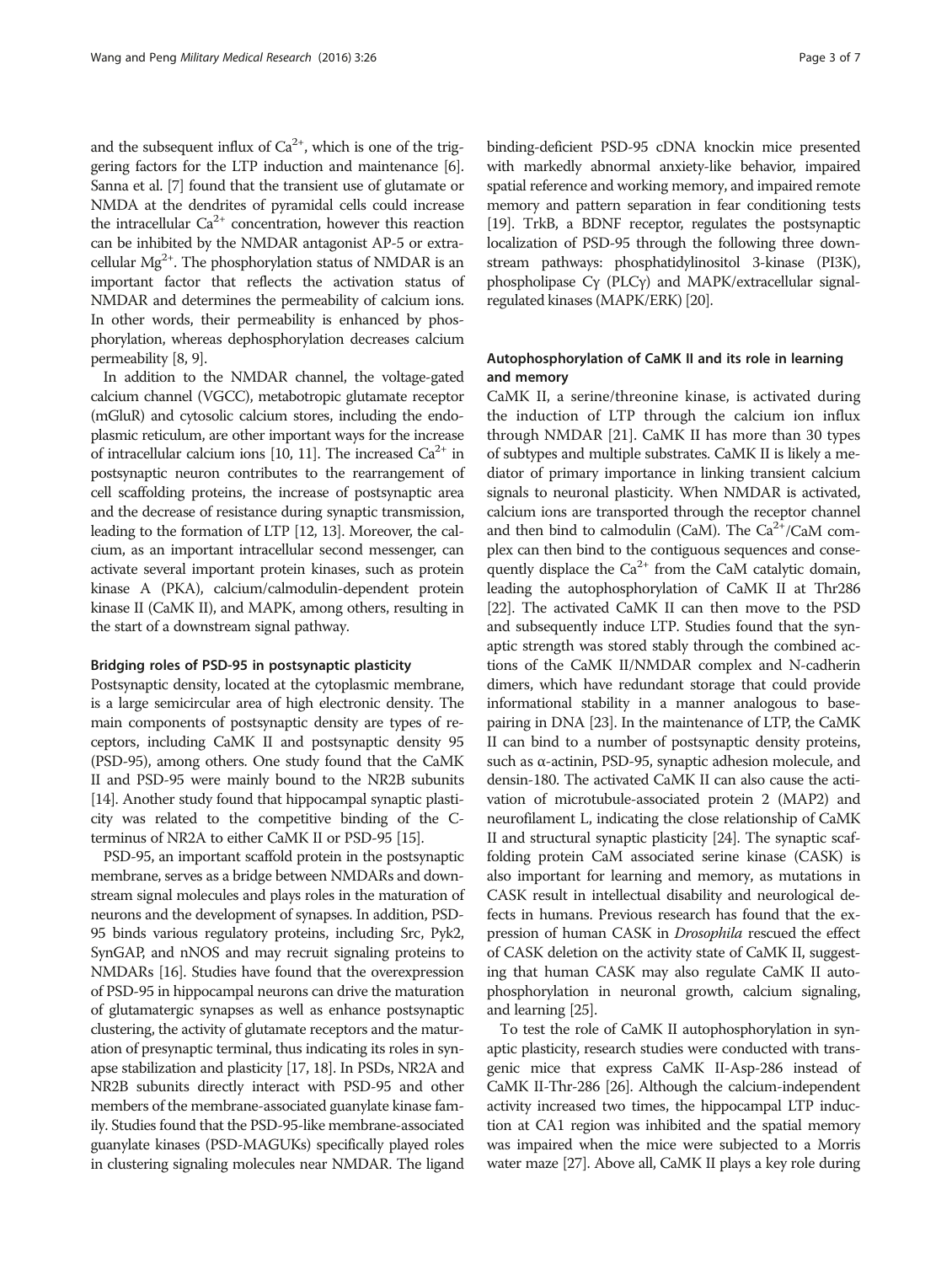LTP induction by enhancing alternations in synaptic efficiency [[28](#page-5-0)].

The production of cAMP and activation of PKA and MAPK The increase of calcium ions in postsynaptic neurons can activate adenylyl cyclase, leading to the expression of cAMP and the activation of PKA. The increased cAMP could cause MAPK to be transported to the nucleus.

PKA plays a role in the cytoplasm, which can phosphorylate different substrates, for example, GluR1 of AMPAR, which can counteract protein phosphatase 1 (PP1), facilitate LTP induction and impact learning and memory [[29](#page-5-0)]. Experiments showed that the incidence of LTP induction could be decreased by the antagonist of PKA, indicating the PKA was a key molecule for LTP [\[30](#page-5-0)]. The activation of PKA or the inhibition of PP1 can increase the NMDAR dependent postsynaptic potentials [[31\]](#page-5-0). Researchers generated transgenic mice that express R(AB), an inhibitory form of the regulatory subunit of PKA, finding deficits in long-term memory and confirming the critical role of PKA in the consolidation of long-term memory [[32](#page-5-0)].

There are four subtypes of MAPK, namely extracellular signal-regulated protein kinase (ERK), p38 mitogenactivated protein kinase (p38 MAPK), c-jun N-terminal kinase (JNK, also known as stress-activated MAPK) and ERK5. After the phosphorylation of MAPK, MAPK can enter the nucleus and phosphorylate nuclear transcription factors, leading to the expression of downstream target genes and the synthesis of new proteins [[33](#page-5-0), [34](#page-5-0)]. MAPK is indispensable to generating hippocampal LTP. The extracellular signal-regulated kinase 1/2 (ERK1/2) is a best characterized subclass of MAPKs; its phosphorylation was resistant to the inhibition of protein kinase C, p38 MAPK, cyclin-dependent kinase 5, and receptor tyrosine kinase (epidermal growth factor receptors) or nonreceptor tyrosine kinases (including Src) by their selective inhibitors [\[35](#page-5-0)]. One research study reported that PD 098059, a selective inhibitor of the MAPK cascade, blocked MAPK activation in response to the direct stimulation of NMDAR as well as to LTP-inducing stimuli, which provided evidence of its role in the MAPK cascade, specifically in the activity-dependent modification of synaptic connections between neurons in the adult mammalian nervous system [\[36\]](#page-5-0).

In addition to protein kinase, protein phosphatase also regulates LTP and memory. However, unlike the PKA and MAPK cascades, the protein phosphatase 1 and calcineurin are negative regulation factors for LTP formation. Researchers found that the physiological importance of PP1 and calcineurin constrained LTP and memory [[37](#page-5-0)–[39\]](#page-5-0).

### The phosphorylation of CREB and its regulatory roles

CREB, one of the earliest confirmed and phosphorylation regulated transcription factors, is expressed in nearly all

cells of the brain and is localized in the nucleus. CREB regulates the gene transcription of cAMP at the promoter region and a large number of downstream target genes induced by a variety of signaling molecules. The phosphorylation of CREB affects the expression of many neuronal genes and proteins, regulating the entire neural network [[40](#page-5-0), [41\]](#page-5-0). Moreover, CREB is also involved in sperm formation and the regulation of circadian rhythms [\[41\]](#page-5-0).

Different studies have confirmed the important roles of CREB phosphorylation mainly in long-term learning and memory, involving procedures on Aplysia, flies, and rodents [[42](#page-5-0)–[44](#page-5-0)]. In organotypic hippocampal slices, CREB phosphorylation continued to increase for 4 h during LTP maintenance, supporting the hypothesis that CREB plays an important role during the late phases of LTP [[45\]](#page-5-0). Matsushita et al. [[46](#page-5-0)] found that the PKA inhibitory peptide blocked both CREB phosphorylation and long-lasting LTP induction but not early LTP. Acute expression of active CREB caused an enhancement of both NMDA R-mediated synaptic responses and LTP, which was also accompanied by electrophysiological and morphological changes consistent with the generation of "silent synapses" [\[47\]](#page-5-0). The phosphorylation levels of ERK and CREB and the mRNA levels of CREB target genes (c-fos and Nr4a1) were significantly upregulated in the cerebral cortices of NR2B transgenic mice compared to their wild-type littermates, indicating that NR2B overexpression leads to the enhancement of specific protein phosphorylation in the brain [[48](#page-5-0)]. CREB phosphorylation is a fundamental process of signaling cascades, which is connected with the subsequent protein synthesis and the formation of new dendrites. Additionally, the activation of CREB is an important regulator of BDNF-induced gene expression and plays a central role in mediating neurotrophin response in neurons [[49\]](#page-5-0).

## The immediate early gene expression and synaptic protein synthesis

The phosphorylation of CREB, the rapid activation of immediate early gene (IEG) and protein synthesis are three factors that can induce LTP. Once the CREB phosphorylation is inhibited, IEG expression and protein synthesis are unable to proceed [[50](#page-5-0), [51](#page-5-0)]. IEG, as a transcription factor for the induction of late response genes, can bind to the nuclear DNA regulatory region through its products. The protein products of late response genes mainly include structural proteins, enzymes, ion channels, and neurotransmitters that participate in the regeneration of neurons and synaptic plasticity [\[52\]](#page-5-0).

IEG includes zif268, c-fos, c-jun, c-myc and activityregulated cytoskeleton-associated protein (Arc), which can link the short term signals to the long term changes. Among IEGs, the c-fos and Arc play key roles for the maintenance of LTP. Research has found that the increase in zif/268 expression was more highly correlated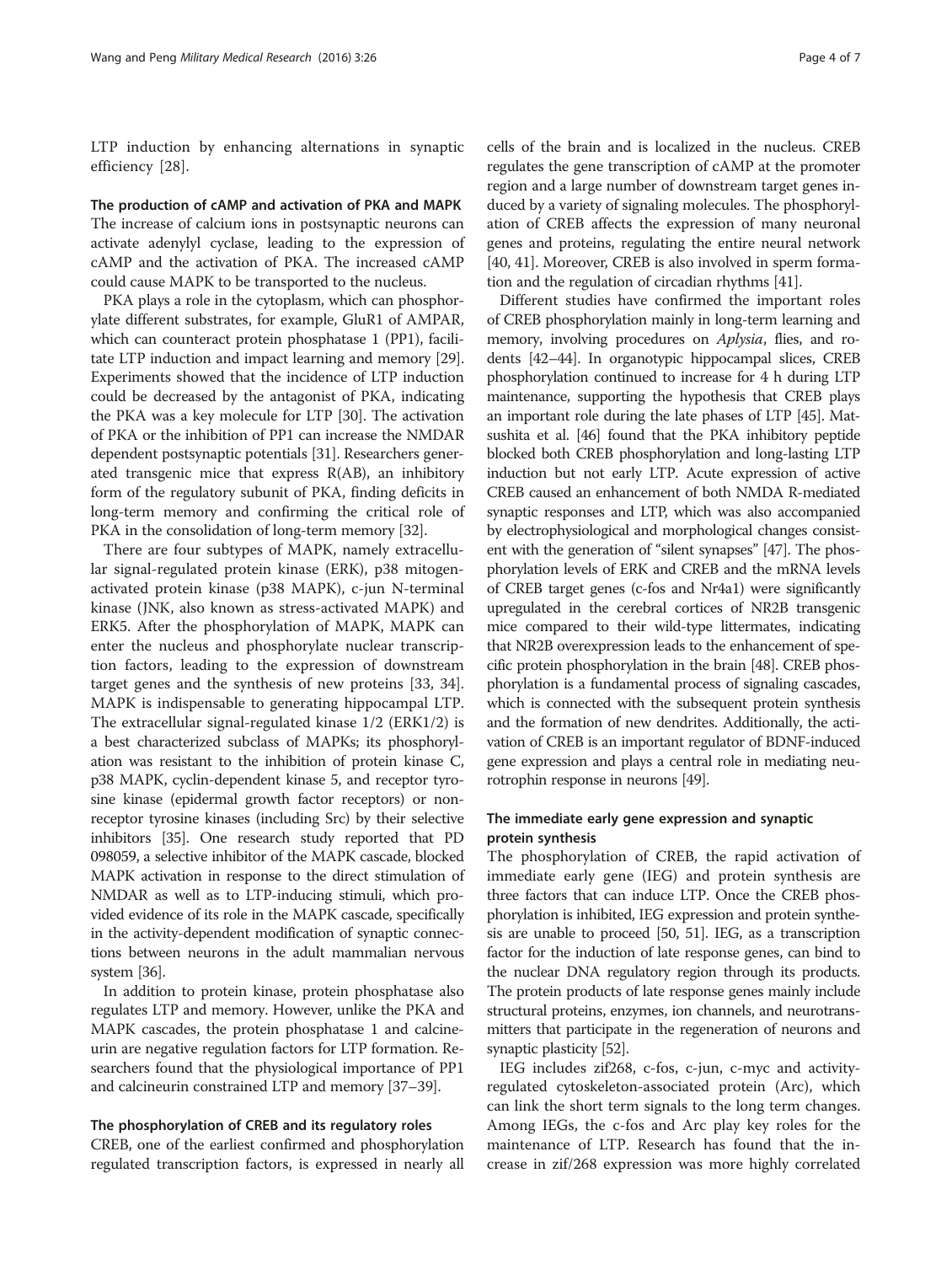<span id="page-4-0"></span>with LTP duration than with the magnitude of initial LTP [\[53](#page-5-0)]. In addition, the mRNA and protein expressions of c-fos related genes, including c-jun, junB, and junD, increased when the LTP was induced [[54](#page-5-0)–[56](#page-5-0)]. zif268 and c-Fos displayed markedly different patterns of hippocampal and prefrontal expression, with zif268 being more closely linked to spatial learning [\[57](#page-5-0)]. The Arc mRNA can be transported into the dendrites and generate cytoskeleton associated proteins in a few minutes after being highly stimulated, regulating the structural synaptic plasticity [\[58](#page-6-0)].

Long-term memory was considered to be mediated by protein synthesis-dependent, late-phase LTP. Two secreted proteins, tPA and BDNF, were thought to play important roles in the long-term memory. tPA, a major product of the IEG, is a serine protein kinase in mammals, which can decompose the plasminogen to plasmin. The tPA knockout mice appeared to have a selective impairment of hippocampal LTP induction, whereas the tPA-overexpression mice exhibited enhanced LTP. Moreover, tPA also participates in anxiety-related behavior, spatial memory and the induction of cerebellar motor memory [\[59\]](#page-6-0). Pang et al. [\[60\]](#page-6-0) reported that tPA, by activating the extracellular protease plasmin, converted the precursor proBDNF to the mature BDNF (mBDNF) and that such conversion was critical for L-LTP expression in the hippocampus.

### Perspectives

The regulation of NMDAR in learning and memory has been well-recognized by neurobiologists. The neural basis of learning and memory is synaptic plasticity. LTP is an indispensable model for studying the mechanism of NMDAR-dependent learning and memory. So far, the molecules involved in the NMDAR signaling pathway, including calcium ions, PSD-95, CaMK II, PKA, MAPK, CREB, and IEG, have been confirmed to be closely connected with LTP and synaptic plasticity. However, the relationship between NMDAR and other receptors, such as dopamine receptors, GABA receptors, and mGluRs, among others, remains to be studied. Other factors, including aging, hypoxia, ischemia, lead poisoning, and microwave radiation, among other factors, on memory and their mechanisms have not been fully elucidated. We believe the application of new technical methods will better elucidate the mechanism of learning and memory.

## Conclusions

In summary, NMDAR, as an important glutamate receptor, has been proven to be closely related to LTP, learning and memory, and the development of neural plasticity. Key molecules connected with the NMDAR signaling pathway, such as calcium ions, PSD-95, CaMK II, PKA, MAPK, CREB and IEG, participate in the formation of learning and memory and synaptic plasticity. The main

process includes the activation of NMDAR and the influx of calcium, the bridging roles of PSD-95 in postsynaptic plasticity, the autophosphorylation of CaMK II and its role in learning and memory, the production of cAMP and the activation of PKA and MAPK, the phosphorylation of CREB and its regulatory roles and IEG expression and synaptic protein synthesis. The competition of the above process requires the precise regulation of every molecule in the NMDAR connected signaling pathway. Therefore, the research on the key molecules connected with the NMDAR signaling pathway plays an irreplaceable role in revealing the mechanism of learning and memory and synaptic plasticity.

#### Acknowledgements

None

#### Funding

This manuscript was supported by the National Natural Science Foundation of China (61401497). The roles of the funding body on our manuscript mainly involved the background research, literature collection, and guidance of the experimental design.

#### Availability of data and material

Not applicable.

#### Authors' contributions

HW carried out the review and drafted the manuscript. RYP critically revised the manuscript. Both authors read and approved the final manuscript.

#### Competing interests

The authors declare that they have no competing interests.

### Consent for publication

Not applicable.

## Ethics approval and consent to participate

Not applicable.

## Received: 19 January 2016 Accepted: 9 August 2016 Published online: 31 August 2016

### References

- 1. Citri A, Malenka RC. Synaptic plasticity: multiple forms, functions, and mechanisms. Neuropsychopharmacology. 2008;33:18–41.
- 2. Brigman JL, Wright T, Talani G, Prasad-Mulcare S, Jinde S, Seabold GK, et al. Loss of GluN2B-containing NMDA receptors in CA1 hippocampus and cortex impairs long-term depression, reduces dendritic spine density, and disrupts learning. J Neurosci. 2010;30:4590–600.
- 3. Traynelis SF, Wollmuth LP, McBain CJ, Menniti FS, Vance KM, Ogden KK, et al. Glutamate receptor ion channels: structure, regulation, and function. Pharmacol Rev. 2010;63:405–96.
- Zhang S, Jin Y, Liu X, Yang L, Ge ZJ, Wang H, et al. Methamphetamine modulates glutamatergic synaptic transmission in rat primary cultured hippocampal neurons. Brain Res. 2014;1582:1–11.
- 5. Delaney AJ, Sedlak PL, Autuori E, Power JM, Sah P. Synaptic NMDA receptors in basolateral amygdala principal neurons are triheteromeric proteins: physiological role of GluN2B subunits. J Neurophysiol. 2013;109:1391–402.
- 6. Grienberger C, Konnerth A. Imaging calcium in neurons. Neuron. 2012;73:862–85.
- 7. Sanna PP, Cammalleri M, Berton F, Simpson C, Lutjens R, Bloom FE, et al. Phosphatidylinositol 3-kinase is required for the expression but not for the induction or the maintenance of long-term potentiation in the hippocampal CA1 region. J Neurosci. 2002;22:3359–65.
- 8. Sanderson JL, Gorski JA, Dell'Acqua ML.NMDA Receptor-Dependent LTD Requires Transient Synaptic Incorporation of Ca<sup>2+</sup>-Permeable AMPARs Mediated by AKAP150-Anchored PKA and Calcineurin. Neuron. 2016;89: 1000-15.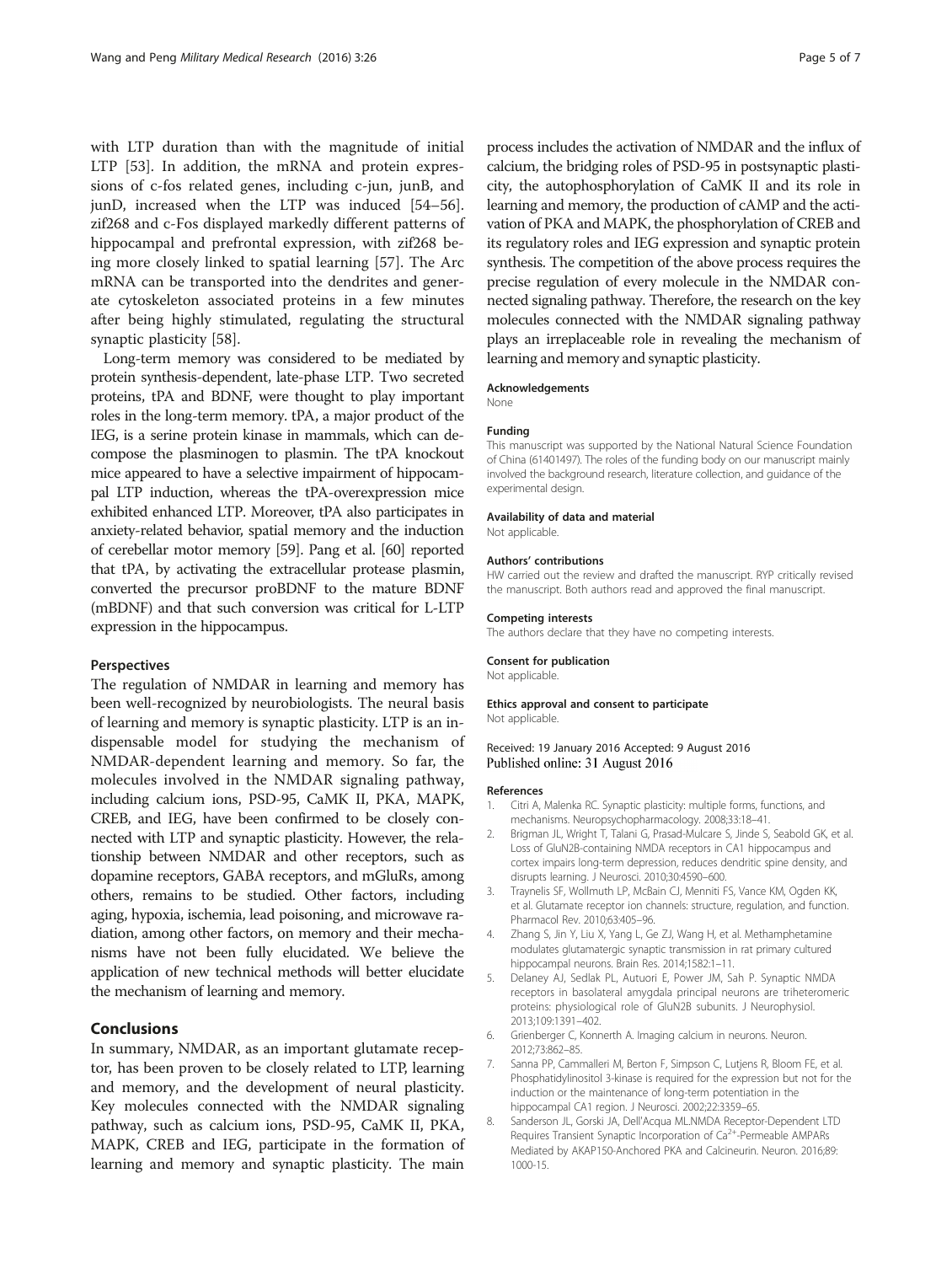- <span id="page-5-0"></span>9. Sobczyk A, Scheuss V, Svoboda K. NMDA receptor subunit-dependent [Ca2+] signaling in individual hippocampal dendritic spines. J Neurosci. 2005;25:6037–46.
- 10. Bloodgood BL, Sabatini BL. Nonlinear regulation of unitary synaptic signals by CaV(2.3) voltage-sensitive calcium channels located in dendritic spines. Neuron. 2007;53:249–60.
- 11. Nevian T, Sakmann B. Spine Ca2+ signaling in spike-timing-dependent plasticity. J Neurosci. 2006;26:11001–13.
- 12. Catterall WA. Structure and regulation of voltage-gated Ca2+ channels. Annu Rev Cell Dev Biol. 2000;16:521–55.
- 13. Pastalkova E, Serrano P, Pinkhasova D, Wallace E, Fenton AA, Sacktor TC. Storage of spatial information by the maintenance mechanism of LTP. Science. 2006;313:1141–4.
- 14. Raveendran R, Devi Suma Priya S, Mayadevi M, Steephan M, Santhoshkumar TR, Cheriyan J, et al. Phosphorylation status of the NR2B subunit of NMDA receptor regulates its interaction with calcium/calmodulin-dependent protein kinase II. J Neurochem. 2009;110:92–105.
- 15. Gardoni F, Schrama L, Kamal A, Gispen W, Cattabeni F, Di Luca M. Hippocampal synaptic plasticity involves competition between Ca2+/calmodulin-dependent protein kinase II and postsynaptic density 95 for binding to the NR2A subunit of the NMDA receptor. J Neurosci. 2001;21:1501–9.
- 16. Lim IA, Merrill MA, Chen Y, Hell JW. Disruption of the NMDA receptor-PSD-95 interaction in hippocampal neurons with no obvious physiological shortterm effect. Neuropharmacology. 2003;45:738–54.
- 17. El-Husseini AE, Schnell E, Chetkovich DM, Nicoll RA, Bredt DS. PSD-95 involvement in maturation of excitatory synapses. Science. 2000;290:1364–8.
- 18. Taft CE, Turrigiano GG. PSD-95 promotes the stabilization of young synaptic contacts. Philos Trans R Soc Lond B Biol Sci. 2013;369:20130134.
- 19. Nagura H, Ishikawa Y, Kobayashi K, Takao K, Tanaka T, Nishikawa K, et al. Impaired synaptic clustering of postsynaptic density proteins and altered signal transmission in hippocampal neurons, and disrupted learning behavior in PDZ1 and PDZ2 ligand binding-deficient PSD-95 knockin mice. Mol Brain. 2012;5:43.
- 20. Yoshii A, Constantine-Paton M. Postsynaptic localization of PSD-95 is regulated by all three pathways downstream of TrkB signaling. Front Synaptic Neurosci. 2014;6:6.
- 21. Fink CC, Meyer T. Molecular mechanisms of CaMKII activation in neuronal plasticity. Curr Opin Neurobiol. 2002;12:293–9.
- 22. Zhou X, Zheng F, Moon C, Schlüter OM, Wang H. Bi-directional regulation of CaMKIIα phosphorylation at Thr286 by NMDA receptors in cultured cortical neurons. J Neurochem. 2012;122:295–307.
- 23. Sanhueza M, Lisman J. The CaMKII/NMDAR complex as a molecular memory. Mol Brain. 2013;6:10.
- 24. Lynch MA. Long-term potentiation and memory. Physiol Rev. 2004;84:87–136.
- 25. Gillespie JM, Hodge JJ. CASK regulates CaMKII autophosphorylation in neuronal growth, calcium signaling, and learning. Front Mol Neurosci. 2013;6:27.
- 26. Park CS, Elgersma Y, Grant SG, Morrison JH. alpha-Isoform of calciumcalmodulin-dependent protein kinase II and postsynaptic density protein 95 differentially regulate synaptic expression of NR2A- and NR2B-containing Nmethyl-d-aspartate receptors in hippocampus. Neuroscience. 2008;151:43–55.
- 27. Lisman J, Yasuda R, Raghavachari S. Mechanisms of CaMKII action in longterm potentiation. Nat Rev Neurosci. 2012;13:169–82.
- 28. Yamauchi T. Molecular mechanism of learning and memory based on the research for Ca<sup>2+</sup>/calmodulin-dependent protein kinase II. Yakugaku Zasshi. 2007;127:1173–97.
- 29. Yang Y, Takeuchi K, Rodenas-Ruano A, Takayasu Y, Bennett MVL, Zukin RS. Developmental switch in requirement for PKA RIIbeta in NMDA-receptordependent synaptic plasticity at Schaffer collateral to CA1 pyramidal cell synapses. Neuropharmacology. 2009;56:56–65.
- 30. Yasuda H, Barth AL, Stellwagen D, Malenka RC. A developmental switch in the signaling cascades for LTP induction. Nat Neurosci. 2002;6:15–6.
- 31. Skeberdis VA, Chevaleyre V, Lau CG, Goldberg JH, Pettit DL, Suadicani SO, et al. Protein kinase A regulates calcium permeability of NMDA receptors. Nat Neurosci. 2006;9:501–10.
- 32. Abel T, Nguyen PV, Barad M, Deuel TA, Kandel ER, Bourtchouladze R. Genetic demonstration of a role for PKA in the late phase of LTP and in hippocampus-based long-term memory. Cell. 1997;88(5):615-26.
- 33. Barco A, Alarcon JM, Kandel ER. Expression of constitutively active CREB protein facilitates the late phase of long-term potentiation by enhancing synaptic capture. Cell. 2002;108:689–703.
- 34. Patterson SL, Pittenger C, Morozov A, Martin KC, Scanlin H, Drake C, et al. Some forms of cAMP-mediated long-lasting potentiation are associated

with release of BDNF and nuclear translocation of phospho-MAP kinase. Neuron. 2001;32:123–40.

- 35. Mao LM, Tang QS, Wang JQ. Regulation of extracellular signal-regulated kinase phosphorylation in cultured rat striatal neurons. Brain Res Bull. 2009;78:328–34.
- 36. Jin SX, Arai J, Tian X, Kumar-Singh R, Feig LA. Acquisition of contextual discrimination involves the appearance of a RAS-GRF1/p38 mitogenactivated protein (MAP) kinase-mediated signaling pathway that promotes long term potentiation (LTP). J Biol Chem. 2013;288:21703–13.
- 37. Genoux D, Haditsch U, Knobloch M, Michalon A, Storm D, Mansuy IM. Protein phosphatase 1 is a molecular constraint on learning and memory. Nature. 2002;418:970–75.
- 38. Malleret G, Haditsch U, Genoux D, Jones MW, Bliss T, Vanhoose AM, et al. Inducible and reversible enhancement of learning, memory, and long-term potentiation by genetic inhibition of calcineurin. Cell. 2001;104:675–86.
- 39. Sharma SK, Bagnall MW, Sutton MA, Carew TJ. Inhibition of calcineurin facilitates the induction of memory for sensitization in Aplysia: requirement of mitogen-activated protein kinase. Proc Natl Acad Sci U S A. 2003;100:4861–6.
- 40. Fijal K, Nowak E, Leskiewicz M, Budziszewska B, Filip M. Working memory deficits and alterations of ERK and CREB phosphorylation following withdrawal from cocaine self-administration. Pharmacol Rep. 2015;67:881–9.
- 41. Ortega-Martinez S. A new perspective on the role of the CREB family of transcription factors in memory consolidation via adult hippocampal neurogenesis. Front Mol Neurosci. 2015;8:46.
- 42. Barco A, Bailey CH, Kandel ER. Common molecular mechanisms in explicit and implicit memory. J Neurochem. 2006;97:1520–33.
- 43. Moncada D, Viola H. Phosphorylation state of CREB in the rat hippocampus: a molecular switch between spatial novelty and spatial familiarity? Neurobiol Learn Mem. 2006;86:9–18.
- 44. Florian C, Mons N, Roullet P. CREB antisense oligodeoxynucleotide administration into the dorsal hippocampal CA3 region impairs long-but not short-term spatial memory in mice. Learn Mem. 2006;13:465–72.
- 45. Leutgeb JK, Frey JU, Behnisch T. Single cell analysis of activity-dependent cyclic AMP-responsive element-binding protein phosphorylation during long-lasting long-term potentiation in area CA1 of mature rat hippocampalorganotypic cultures. Neuroscience. 2005;131:601–10.
- 46. Matsushita M, Tomizawa K, Moriwaki A, Li ST, Terada H, Matsui H. A highefficiency protein transduction system demonstrating the role of PKA in long-lasting long-term potentiation. J Neurosci. 2001;21:6000–7.
- 47. Marie H, Morishita W, Yu X, Calakos N, Malenka RC. Generation of silent synapses by acute in vivo expression of CaMKIV and CREB. Neuron. 2005;45:741–52.
- Li C, Zhang N, Hu Y, Wang H. NR2B overexpression leads to the enhancement of specific protein phosphorylation in the brain. Brain Res. 2014;1588:127–34.
- 49. Tabuchi A. Synaptic plasticity-regulated gene expression: a key event in the long-lasting changes of neuronal function. Biol Pharm Bull. 2008;31:327–35.
- 50. Gooney M, Lynch MA. Long-term potentiation in the dentate gyrus of the rat hippocampus is accompanied by brain-derived neurotrophic factorinduced activation of TrkB. J Neurochem. 2001;77:1198–207.
- 51. Yin Y, Edelman GM, Vanderklish PW. The brain-derived neurotrophic factor enhances synthesis of Arc in synaptoneurosomes. Proc Natl Acad Sci U S A. 2002;99:2368–73.
- 52. Galván EJ, Pérez-Rosello T, Gómez-Lira G, Lara E, Gutiérrez R, Barrionuevo G. Synapse-specific compartmentalization of signaling cascades for LTP induction in CA3 interneurons. Neuroscience. 2015;290:332–45.
- 53. Richardson CL, Tate WP, Mason SE, Lawlor PA, Dragunow M, Abraham WC. Correlation between the induction of an immediate early gene, zif/268, and long-term potentiation in the dentate gyrus. Brain Res. 1992;580:147–54.
- 54. Ranieri F, Podda MV, Riccardi E, Frisullo G, Dileone M, Profice P, et al. Modulation of LTP at rat hippocampal CA3-CA1 synapses by direct current stimulation. J Neurophysiol. 2012;107:1868–80.
- 55. Gass P, Fleischmann A, Hvalby O, Jensen V, Zacher C, Strekalova T, et al. Mice with a fra-1 knock-in into the c-fos locus show impaired spatial but regular contextual learning and normal LTP. Brain Res Mol Brain Res. 2004;130:16–22.
- 56. Abraham WC, Dragunow M, Tate WP. The role of immediate early genes in the stabilization of long-term potentiation. Mol Neurobiol. 1991;5:297–314.
- 57. Farina FR, Commins S. Differential expression of immediate early genes Zif268 and c-Fos in the hippocampus and prefrontal cortex following spatial learning and glutamate receptor antagonism. Behav Brain Res. 2016;307: 194–8.